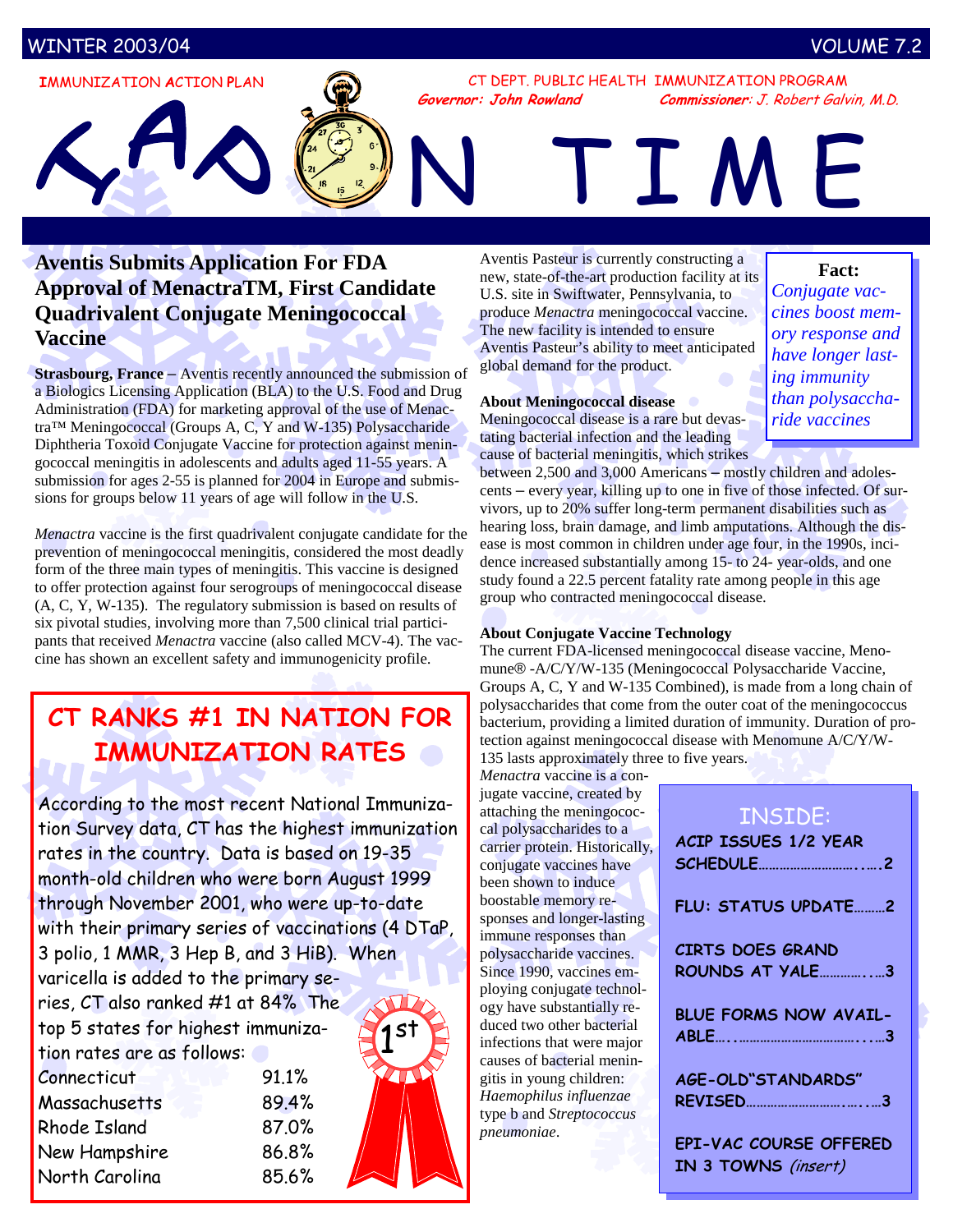

**2004 Childhood Immunization Schedule available** 

Each year, CDC's Advisory Committee on Immunization Practices (ACIP) reviews the recommended childhood and adolescent immunization schedule to ensure that it is current with changes in manufacturers' vaccine formulations and reflects revised recommendations for the use of licensed vaccines, including those newly licensed. The current schedule is effective through June, 2004. The ACIP will issue updated recommendations for influenza vaccine for children 6-23 months old beginning in Fall 2004 for the 2004-2005 flu season. The ACIP has also issued a catch-up immunization schedule for children and adolescents who start late or who are more than 1 month behind in immunization. The catch-up schedule was introduced for the first time in 2003 and remains the same in content. The 2004 schedule contains some minor changes outlined below.

- The schedule indicates a change in the recommendation for the minimum age of the last dose in the hepatitis B immunization schedule. The last dose in the vaccination series should not be administered before age 24 weeks (updating the previous recommendation to not administer the last dose prior to age 6 months);
- The range of recommended ages for the adolescent Td vaccine dose has been updated to emphasize a preference for immunizing at age 11-12 years with ages 13-18 years to serve as a catch-up interval;
- Clarification was added to the footnotes for the timing of the final vaccine doses in the series for diphtheria and tetanus toxoids and acellular pertussis (DTaP) vaccine, Haemophilus influenzae type b (Hib) conjugate vaccine, and pneumococcal conjugate vaccine (PCV). The final dose in the DTaP series should be given at >4 years. The final doses in the Hib and PCV series should be given at age >12 months.
- An intranasally administered live, attenuated influenza vaccine (LAIV) is approved for use in the United States. For healthy persons age 5 to 49 years, LAIV is an acceptable alternative to the intramuscular trivalent inactivated influenza vaccine (TIV).

## **MMR**

Merck is once again manufacturing single antigen vaccines for measles, mumps and rubella. The single vaccines must be purchased in boxes of 10 single-dose vials. Expiration is through 2005. As a reminder, state regulations for school entry require 2 doses of measles, 1 dose of mumps, and 1 dose of rubella vaccines.



Surveillance

In December 2003, CDC issued multiple updates on the current year's influenza activity. Surveillance data indicated that the 2003-04 influenza season began unusually early, with community activity first reported in early October. Reports of severe pediatric illnesses and deaths due to influenza created an unusually high demand for vaccine. The majority of the viruses identified have been type A (H3N2) viruses of the A/Fujian strain. Influenza seasons dominated by type A viruses typically are associated with higher levels of severe illness and death than seasons when other types of viruses predominate. Although this year's vaccine contains the Panama strain of influenza A (H3N2), it is expected to provide some crossprotection against the Fujian-like virus that are currently circulating. The other two virus strains in the vaccine influenza A (H1N1) and influenza B) closely match their circulating counterparts.

### Recommendations

CDC recommends targeting inactivated vaccine to persons at high risk for complication from influenza. High risk groups include: healthy children ages 6-23 months, adults 65 and over, pregnant women in their 2nd or 3rd trimesters during the flu season, persons greater than two years of age with underlying chronic conditions, residents of nursing homes and other longterm care facilities, and children and teens (6 mo. -18 years of age) who are on long-term aspirin therapy and could therefore develop Reye's syndrome after influenza. Healthy persons ages 5-49 years who want to be vaccinated should be encouraged to receive live attenuated influenza vaccine if they have no contraindications.

### **Efficacy**

The CDC routinely conducts studies to estimate the effectiveness of vaccines for the diseases they are designed to protect against. The early onset of the 2003-2004 flu season and the presence of a new, or "drifted" influenza A strain caused CDC to pursue a series of studies to answer questions about how effective this year's influenza vaccine is against the circulating viruses. The first study in the series was designed to obtain a rapid estimate of the effectiveness of the vaccine against influenza like illness while the flu season was still underway. Assessing influenza vaccine effectiveness presents unique challenges since circulating influenza viruses and influenza vaccine vary from year to year. This is the first time CDC has conducted such a study in the midst of a flu season. CDC decided to undertake this rapid study to see if it would reveal any information that would help the public, physicians and public health officials make decisions about the use of influenza vaccine, antiviral medications, or other preventive measures. Sometimes, as in this case, the studies do not yield concrete results, but do help us understand how to better approach an issue in the future.

This initial study showed that the 2003-2004 influenza vaccine was not effective or had very low effectiveness against "influenza-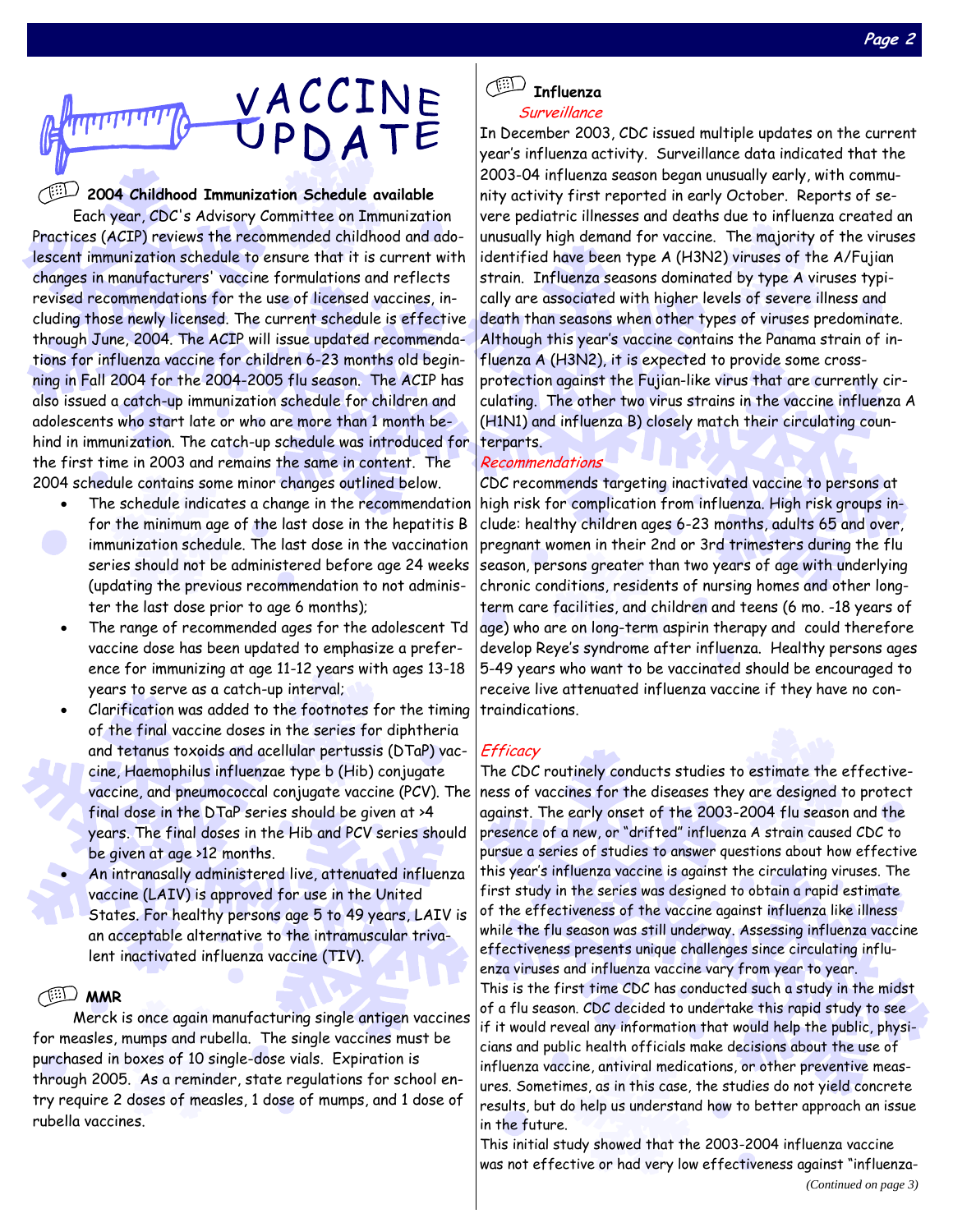

# **REGISTRY UPDATE**

# **BLUE FORMS NOW AVAILABLE**

Once again, pediatric practices may request the Blue School Health Assessment Forms for children going to Kindergarten in the fall. The blue forms will be returned to your practice with the child's name, DOB, and the immunizations known to CIRTS pre-printed into the appropriate boxes. Last year, 150 practices requested blue forms for 11,210 children.



#### *(Continued from page 2)*

like illness" in a group of healthcare workers in Colorado. However, the study does not provide sufficient information to conclude that the vaccine is not effective at all against the dominant circulating influenza strain. For more information about influenza, visit www.cdc.gov/flu.

## **ACIP Statements**

All clinicians should have a set of ACIP statements, the public health recommendations on vaccines, published in the Morbidity and Mortality Weekly Report (MMWR). Free continuing education credits are available for reading many of the statements and completing the brief test at the end of the statement. To obtain ACIP statements:

- Download individual statements from links on IAC's website: www.immunize.org/acip
- Download individual statements from links on CDC's website: www.cdc.gov/mmwr
- Call CDC's Immunization Information Hotline: (800) 232-2522.

## **New (revised) Standards**

In October 2003, the revised "Standards for Child and Adolescent Immunization Practices" were published in Pediatrics. The standards, released by the National Vaccine Advisory Committee, identify 17 strategies for effective immunization practices, including availability of vaccines, assessment of vaccination status, effective communication about vaccine benefits and risks, proper storage, administration, and documentation of vaccines, as well as implementation of strategies to improve vaccination coverage. To view the standards, including the article in Pediatrics, visit www.cdc.gov/nip/recs/revimmz-stds.htm

In August 2003, the revised "Standards for Adult Immunization Practices" were published in the American Journal of Preventive Medicine (AJPM).

The National Vaccine Advisory Committee led the revision effort, in collaboration with more than 60 organizations. The standards also provide links to tools and websites accessible in provider offices. To view the standards, including the article in AJPM, visit www.cdc.gov/nip/recs/rev-immz-stds. htm

#### **Pneumococcal Conjugate Vaccine**

On February 13, 2004, CDC recommended that health care providers temporarily suspend routine use of the fourth dose of 7-valent pneumococcal conjugate vaccine (PCV7) when immunizing healthy children. This action was taken to minimize the likelihood of shortages until Wyeth Vaccines is able to restore production capacity. Since that recommendation was issued, PCV7 production has been much less than had been expected and shipments have been delayed resulting in shortages of vaccine. Widespread shortages may continue beyond this summer. To further conserve vaccine, CDC, in consultation with the American Academy of Pediatrics, the American Academy of Family Physicians, and the Advisory Committee on Immunization Practices, recommends that all health care providers temporarily suspend routine use of both the third and fourth doses, effective immediately. It is critical that all providers immediately follow this recommendation, regardless of their current vaccine supply. Children at increased risk of severe disease should continue to receive the routine, 4 dose series. On March 5, 2004, CDC published an MMWR article describing in this revised recommendation. This recommendation reflects CDC's assessment of the existing national PCV7 supply and may be changed if the supply changes. Updated information about the national PCV7 supply is available at www.cdc.gov/nip/news/shortages/ default.htm

# **Page 3**

#### **Local IAP Coordinators**

**Bridgeport**  Conrado Barzaga (203) 396-8384

**Danbury**  Irene Litwak (203) 730-5240

**East Hartford**  Rory Angulo (860) 291-7390

**Hartford**  Leticia Marulanda (860) 547-1426 X7033

> **Meriden**  Kate Baker (203) 630-4251

> **Middletown**  Jaime Grass (860) 344-3471

**Naugatuck Valley**  Maritza Rosado (203) 924-9548

**New Britain**  Ramona Anderson (860) 612-2777

**New Haven**  Jennifer Rich (203) 946-7097

**New London**  Susan Curcio (860) 447-8322

**Northeast Region**  Danielle Baillargeon (860) 928-6541 X2013

> **Norwalk**  Pam Bates (203) 854-7728

**Stamford**  Susan Leifer (203) 977-5098

**Torrington**  Sue Sawula (860) 489-0436

**Uncas**  Ginny Haas (860) 823-1189

**Waterbury**  Randy York (203) 346-3907

**West Haven**  VACANT (203) 937-3665

**Windham**  Karin Davis (860) 423-4534